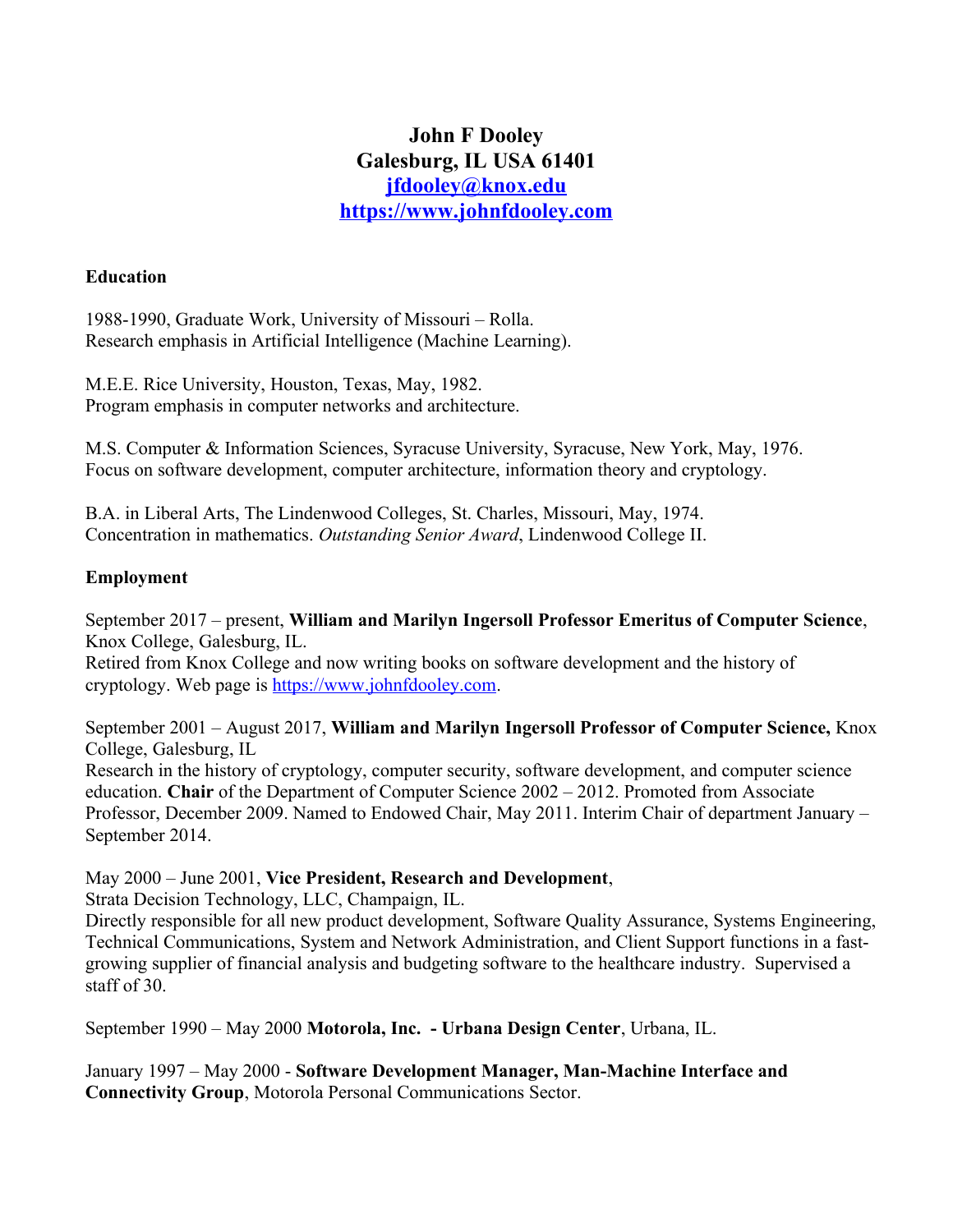Managed all engineering work of the 18-person MMI and Connectivity group, and acted as senior technical advisor for MMI products and projects. Successfully led the team's effort to get to SEI Levels 2 and 3.

May 1995 – January 1997 - **Software Development Manager, SCSI and Peripherals**, Motorola Computer Group Managed all engineering work of the SCSI team, coordination of over 20 separate products, and acted as senior technical advisor for SCSI products and projects

November 1991 – May 1995 - **Section Manager, Compilers**, Motorola Computer Group. Managed all engineering work of the compiler team, coordination of over 25 separate products.

September 1990 – November 1991 - **Staff Software Engineer**, Motorola Computer Group, Urbana Design Center, Urbana, Illinois.

Designed and developed language tools, performance analysis of the Unix operating system, planning and implementation of intelligent tools for performance analysis, monitoring, and tuning of computer systems. Represented Motorola at the SPEC Steering Committee and Unix International Performance Management Working Group.

Spring 1994 - **Adjunct Instructor of Computer Science**, Millikin University, Decatur, IL. Taught a junior/senior level course in Computer Architecture.

1992 – 1997 - **Adjunct Instructor of Computer Science**, Parkland College, Champaign, IL. Taught courses in Pascal, C, Data Structures, and Introduction to Operating Systems.

Summer 1989 and 1990 – **Faculty Research Intern**, Applied Mathematics and Computer Science Department, McDonnell Douglas Research Laboratories, St. Louis, MO. Performed research in inductive classification algorithms for machine learning techniques.

August 1984 to May 1990 – **Associate Professor of Computer Science and Coordinator of the Computer Science Program,** Lindenwood College, St. Charles, MO.

Taught in an ACM Undergraduate Computer Science Curriculum, administered the Academic Computer Center, did research in program development and Artificial Intelligence. Promoted from Assistant Professor, May 1989.

June 1983 to August 1984 – **Manager of Communications Software**, Syntrex, Incorporated, Eatontown, NJ. Managed terminal emulation, asynchronous communications development group.

April 1981 to June 1983 – **Member of Technical Staff**, Bell Telephone Laboratories, Holmdel, NJ. Designed and developed mathematical models and software for performance analysis of hardware designs of office communications systems.

September 1978 to December 1980 – **Research Assistant**, Electrical Engineering Department, Rice University, Houston, TX.

Research in program behavior in distributed processing systems, and taught laboratories for  $1 - 2$  upper level undergraduate courses per semester.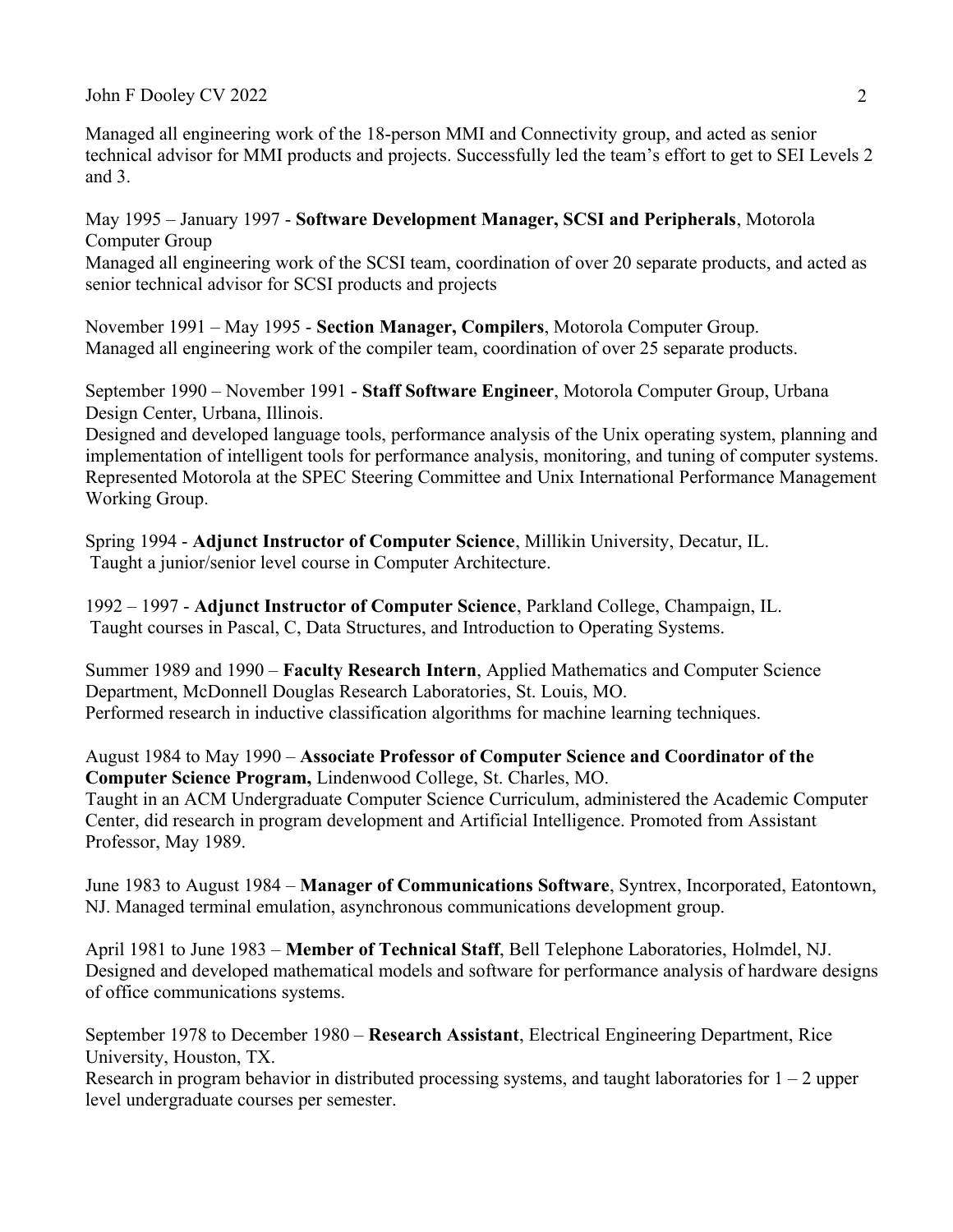January 1977 to August 1978 – **Applications Analyst**, McDonnell Douglas Electronics Company, St. Charles, MO. Designed and developed software for an automated voice information system. Group commendation received, March 1978.

## **Books**

*History of Cryptography and Cryptanalysis: Codes, Ciphers, and their Algorithms*. Springer-Verlag. London, UK. September 2018. ISBN 978-3319904429. Winner of a *Choice Award for Best Academic Book of 2019* by the American Library Association.

*Software Development, Design and Coding*, APress, Inc. New York, NY. November 2017. ISBN 978-1- 4842-3152-4.

*Codes and Villains and Mystery: The Best Short Stories with Codes and Ciphers 1843 – 1920.*  CreateSpace Independent Publishing. July 2016. ISBN 978-1535470230.

*Codes, Ciphers & Spies: Tales of Military Intelligence during World War I.* Springer-Verlag. London, UK. March 2016. ISBN 978-3319294148.

*A Brief History of Cryptology and Cryptographic Algorithms,* Springer, London, UK. October 2013. ISBN 978-3319016276.

*Software Development and Professional Practice*, Apress, Inc. New York, NY. July 2011. ISBN 978- 1430238010.

# **Refereed Publications**

"The Beale Ciphers in Fiction" *Cryptologia,* 43:4, June 2019, 344-358.

"The History of the SIGCSE Submission and Review Software" with Henry M. Walker, *Proceedings of the 50th ACM SIGCSE Technical Symposium,* Minneapolis, MN, February 2019.

"John Matthews Manly: The Collier's Papers" with Elizabeth Anne King (Knox '13), *Cryptologia*, 38:1, January 2014. 77-88.<http://dx.doi.org/10.1080/01611194.2013.797049>

"1929-1931: A Transition Period in American Cryptology" *Cryptologia*, 37:1, January 2013. 84-98. <http://dx.doi.org/10.1080/01611194.2012.687432>

"Was Herbert O. Yardley A Traitor?" *Cryptologia*, 35:1, January 2011. 1-15. <http://dx.doi.org/10.1080/01611194.2010.533254>

"The SIGCSE Submission and Review Software: 10 (Hexadecimal) Lessons," with Henry M. Walker, *Sixteenth Annual Consortium for Computing in Small Colleges – Central Plains Conference*, April 2010.

"Another Yardley Mystery," *Cryptologia*, 33:3, July 2009. 276-282. <http://dx.doi.org/10.1080/01611190902894938>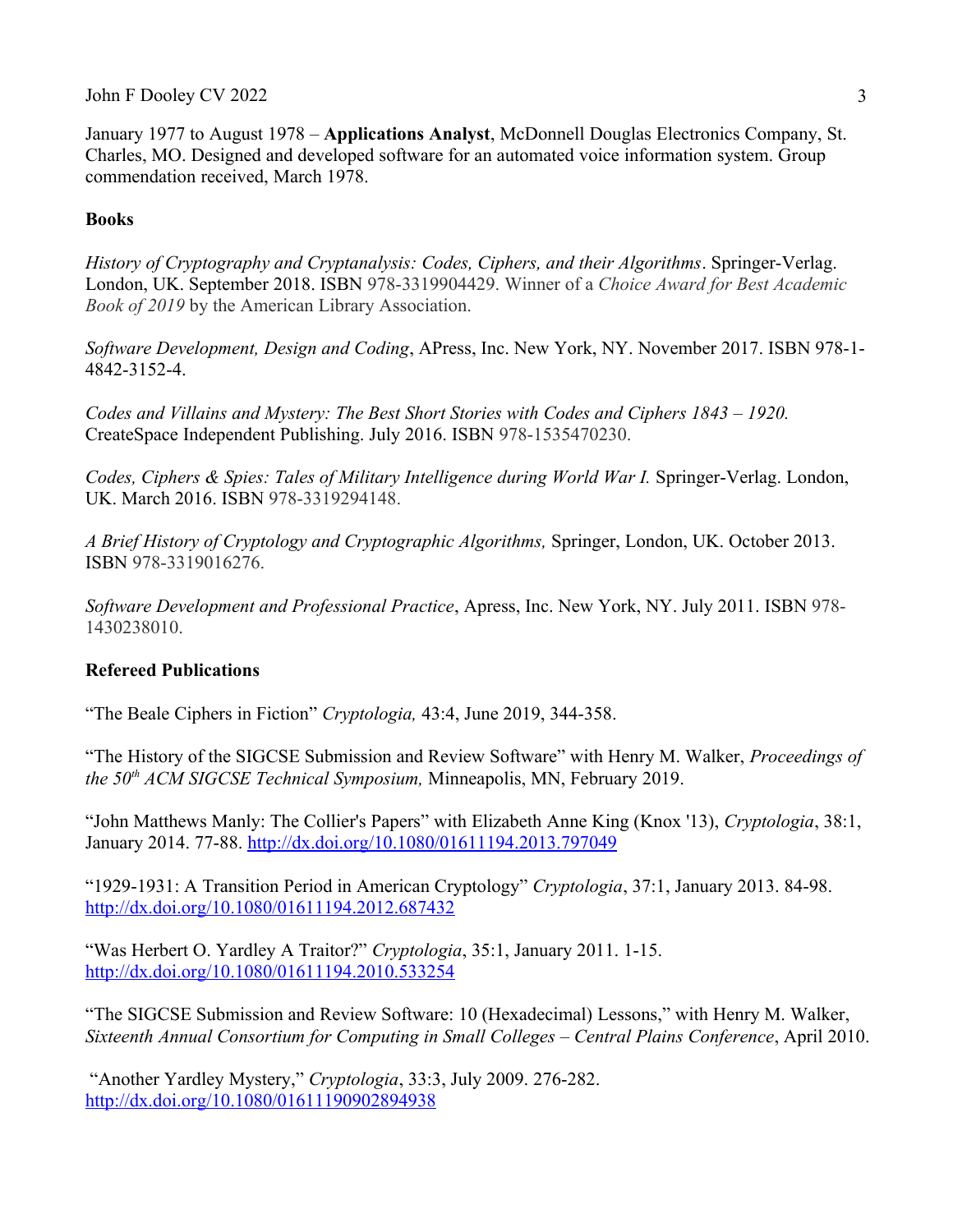"Who Wrote *The Blonde Countess*? A Stylometric Analysis of Herbert O. Yardley's Fiction," with Yvonne I. Ramirez (Knox '08), *Cryptologia,* 33:2, April 2009*.* 108-117. <http://dx.doi.org/10.1080/01611190802653244>

"Codes and Ciphers in Fiction: An Overview," *Cryptologia*, 29:4, October 2005. 290-328. <http://dx.doi.org/10.1080/0161-110591893898>

"Moving to CC 2001 at a Small College," *ACM Conference on Innovation and Technology in Computer Science Education* (ITiCSE 2004), University of Leeds, England, June 2004.

"Software Engineering in the Liberal Arts: Balancing Theory and Practice," *inroads: The Journal of the ACM Special Interest Group on Computer Science Education*, June 2003.

"Process and Third-Party Product Development: A Case Study," with M. Campbell, *Proceedings of the 5th Motorola Technical Ladder Conference*, Tempe, AZ, August 1994.

 "Creating a Configurable Compiler Driver for System V Release 4," *Proceedings of the USENIX Unix Applications Development Symposium*, Toronto, Canada, April 1994.

 "Computing Chi-Square Values," with D. C. St. Clair, *Proceedings of the 25th ACM SIGCSE Technical Symposium*, March 1994.

 "Looking for (Compiler) Optimizations in All the Right Places," with S. Bush, *Proceedings of the 4th Motorola Technical Ladder Conference*, Tempe, AZ, July 1993.

 "SPEC Defines Two New Measures of Throughput Performance," with P. Raynoha, *SPEC Newsletter*, 3:3, October 1991.

 "Testing the Performance of an Implementation of ID5", with D.C. St. Clair, *Technical Report*, McDonnell Douglas Research Laboratories, St. Louis, MO, August 1989.

 "A New Paradigm of Learning Programming and its Effect on Computer Science Curricula", with D. Soda, *Proceedings of the 21st Small College Computing Symposium*, April 1988.

"An Artificial Intelligence Course in a Liberal Arts Program", *ACM SIGCSE Bulletin*, June 1988.

"Experiences in Starting and Running A Small College Computer Center", *Journal of Computing in Small Colleges*, August 1987.

# **Book Chapters**

"John Matthews Manly and Edith Rickert: Cryptologists," in *Collaborative Humanities Research and Pedagogy: The Networks of John Matthews Manly and Edith Rickert (Palgrave Macmillan)*, to appear 2022.

*Computer Monitors, Computer Graphics*, re-write of existing articles for World Book Encyclopedia, 2015.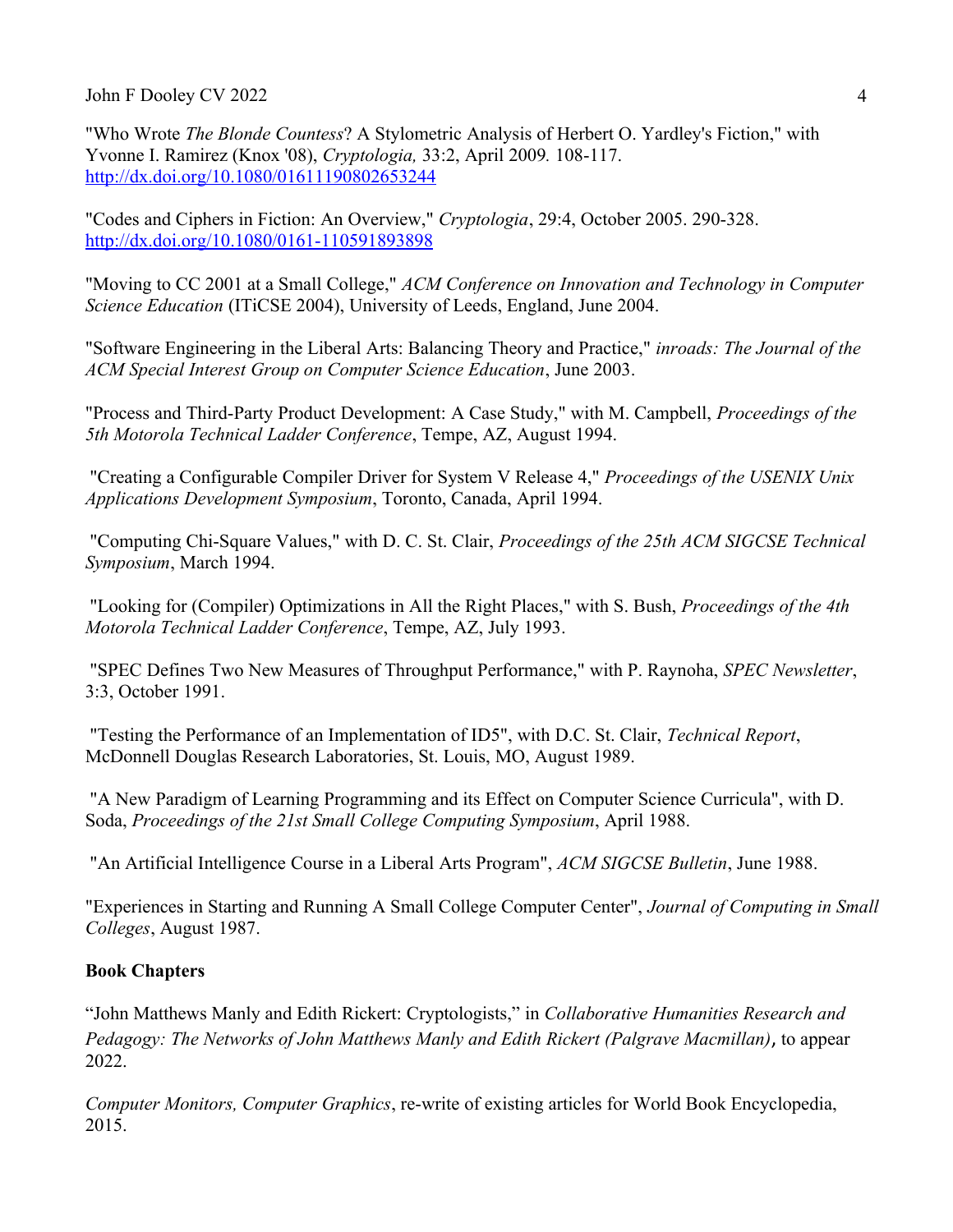*ENIAC*, and *Voynich Manuscript*, new articles for World Book Encyclopedia online, 2014.

*Codes and Ciphers*, *Gordon Moore*, *Data Center*, update of existing articles for World Book Encyclopedia, 2012 and 2013.

*Computer Science*, *Claude Shannon*, *Voice recognition software*, and *Optical character recognition*, new articles for World Book Encyclopedia, 2012.

## **Online Articles**

*America's First Code-Breakers – How the U.S. Military Helped Win the WW1 Intelligence War,* Military History Now, 30 May 2016. [https://militaryhistorynow.com/2016/05/30/uncle-sams-first-code-breakers](https://militaryhistorynow.com/2016/05/30/uncle-sams-first-code-breakers-how-the-u-s-military-helped-win-the-ww1-intelligence-war/)[how-the-u-s-military-helped-win-the-ww1-intelligence-war/](https://militaryhistorynow.com/2016/05/30/uncle-sams-first-code-breakers-how-the-u-s-military-helped-win-the-ww1-intelligence-war/)

#### **Book Reviews**

Review of *The Rose Code* by Kate Quinn. 2021. To appear in *Cryptologia* 2022.

Review of *Codebreaker: The Untold Story of Richard Hayes, the Dublin Librarian Who Helped Turn the Tide of World War II* by Marc McMenamin. 2018. To appear in *Cryptologia* 2022.

Review of *A Most Enigmatic War: R.V. Jones and the Genesis of British Scientific Intelligence 1939- 1945* by James Goodchild, *Cryptologia*, 44:5, pp. 477-480.

Review of *The Secret World* by Christopher Andrew, *Cryptologia*, 44:3, pp. 280-284, April 2020.

Review of *The Third Reich is Listening* by Christian Jennings, *Cryptologia*, 44:1, pp. 91-95, January 2020.

Review of *3 Ciphers* by Carol Ritz, *Cryptologia*, 43:6, pp. 551-552, October 2019.

Review of *Cryptographic Crimes* by Marcel Danesi, *Clues: A Journal of Detection, 36:4*, April 2019.

Review of *A Mind at Play: How Claude Shannon Invented the Information Age* by Jimmy Soni and Rob Goodman, *Cryptologia*, 42:2, pp. 183-190, March 2018.

Review of *Prisoners, Lovers, and Spies: The Story of Invisible Ink from Herodotus to Al-Qaeda* by Kristie Macrakis, *Cryptologia*, 39:3, pp. 1 – 6, July 2015.

Review of *George Fabyan* by Richard Munson, *Cryptologia*, 39:1, pp. 92 – 98, January 2015.

"Reviews of Cryptologic Fiction," *Cryptologia*, 38:1, January 2014; 36:2, April 2012; 36:1, January 2012; 34:2, April 2010; 34:1, January 2010; 33:2, April 2009; 32:3, July 2008; 31:4, October 2007; 31:2, April 2007.

Review of *Joe Rochefort's War* by Elliot Carlson, *Cryptologia* 36:2, pp. 161 – 163, April 2012.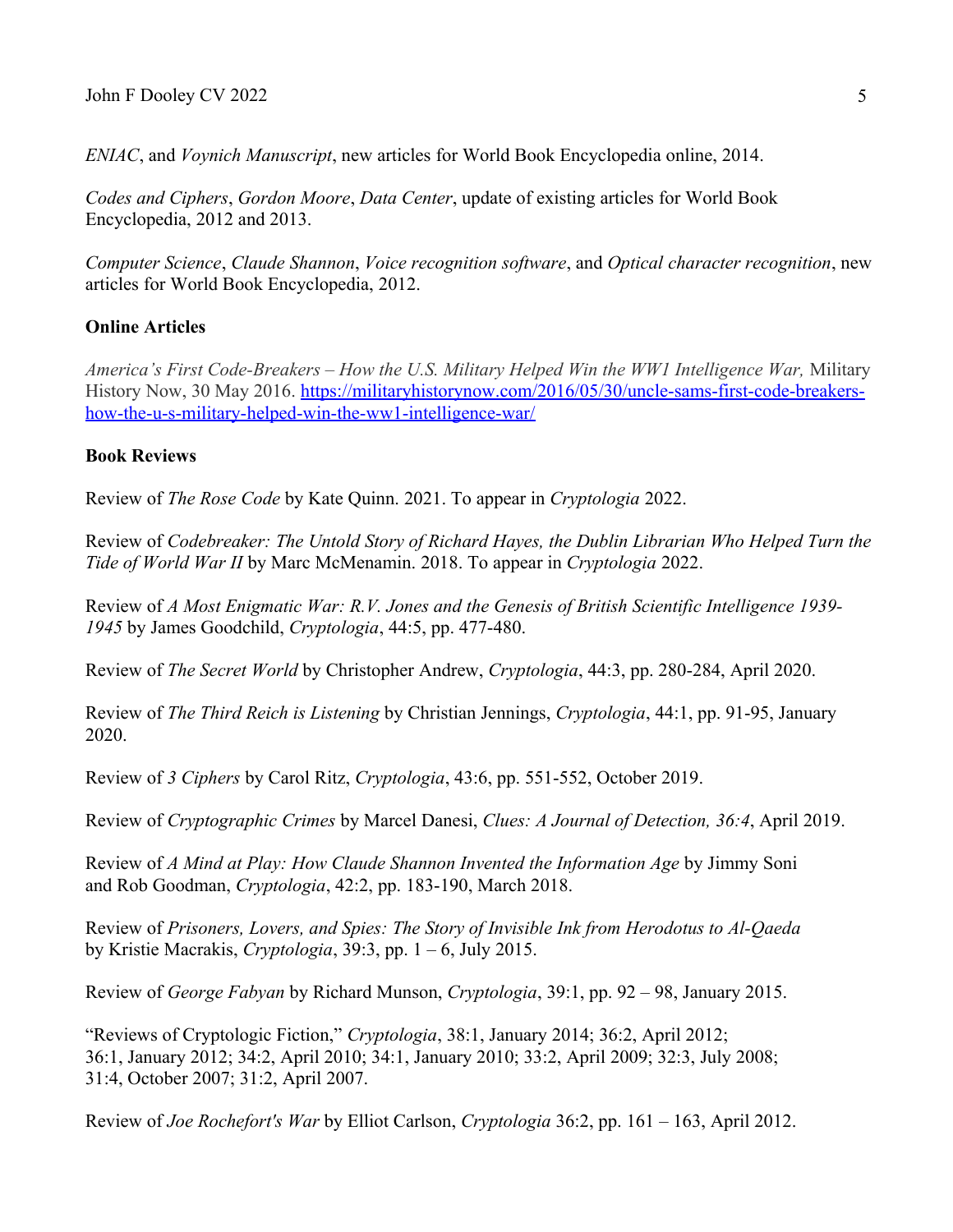#### **Magazine Articles**

"Erroneous Cryptograms in 'The Mystic Cipher'", *The Cryptogram* (magazine of the American Cryptogram Association), March/April, 2012.

#### **Presentations**

*Who Wrote the Beale Ciphers Pamphlet? An Author Attribution Study, 17th Biennial NSA Center for* Cryptologic History Symposium, Ft. Meade, MD. October 17-19, 2019.

*The Beale Ciphers: Hoax or Treasure?* St. Ambrose University, Davenport, IA. IEEE-CS Society Student Group. 2 October 2019.

*Manly and Rickert – The Team that broke the Waberski Cipher, 16th Biennial NSA Center for Cryptologic* History Symposium. Ft. Meade, MD. October 19-20, 2017.

*Manly and Rickert – Working at MI-8*, Knox College Fridays at Four faculty research presentation, May 2017.

*Alan and Billy and Frank: U.S. and British Cryptography during WW2*, presented to the Knox Fifty Year Club, June 2015 and August 2016.

*Spies in America: German Spies and MI-8 in World War I,* 15<sup>th</sup> Biennial NSA Center for Cryptologic History Symposium, Ft. Meade, MD, October 21, 2015.

*The Signal Intelligence Service and Cipher Machines: 1930 – 1940*, 14<sup>th</sup> Biennial NSA Center for Cryptologic History Symposium, Ft. Meade, MD, October 17, 2013.

*Making the Most of the Assessment Process*, with David Bunde and Jaime Spacco, poster presentation at the 18th Annual Conference on Innovation and Technology in Computer Science Education, University of Kent, UK, July 2013.

*Turing @ War*, meeting of the Iowa-Illinois section of the IEEE Computer Society at Knox College, Galesburg, IL, September 27, 2012.

1929-1931: A Transition Point in US Cryptology, 13<sup>th</sup> Biennial NSA Center for Cryptologic History Symposium, Ft. Meade, MD, October 7, 2011.

*¿Era "Mi mensaje" su mensaje?*, with David Naccache (ENS, France) and Timothy J. Foster (Knox College) presentation at *Codebreakers 2010: A Celebration of the 80th Birthday of David Kahn,*  University of Luxembourg, June 28, 2010.

*Peer Assessment using the Moodle Workshop Module*, poster presentation at the *2009 ACM Conference on Innovation and Technology in Computer Science Education (ITiCSE 2009)*, Université de Pierre et Marie Curie (UPMC), Paris, France, July, 2009.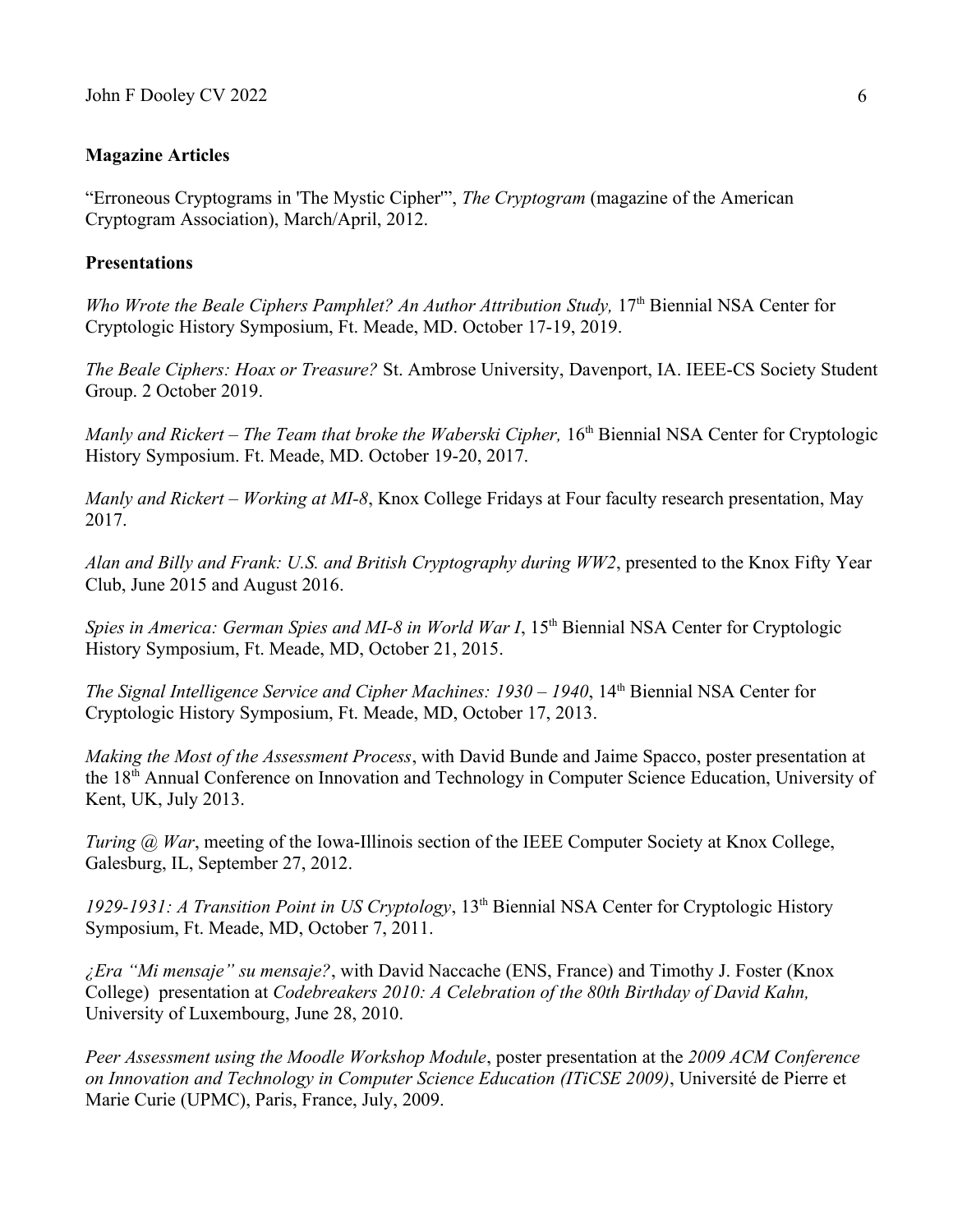*A Software Development Course for CC2001: The Third Time is Charming*, poster presentation at the *2008 ACM Conference on Innovation and Technology in Computer Science Education (ITiCSE 2008)*, Polytechnic University, Madrid Spain, June, 2008.

*Experience with CC 2001 in a Small College*, poster presentation at the *ACM Conference on Innovation and Technology in Computer Science Education (ITiCSE 2007*), Dundee University, Dundee, Scotland, June 2007.

*Planning CC 2001 in a Small School*, poster presentation at the *2004 ACM SIGCSE Technical Symposium*, Norfolk, VA, March 2004.

*Software Process: The CMM and Small Companies*, Presented at Grinnell College, Grinnell, IA, February 25th, 2003. Supported by the Pew Midstates Speaker Series.

*Software Engineering: Balancing Theory and Practice* poster presentation at the *2002 ACM SIGCSE Technical Symposium*, Louisville, KY, February 2002.

*Getting to SEI Level 2: Software Process Improvement*, presented to the St. Louis Chapter of the ACM, September 1996.

*PowerPC: An Evolutionary Architecture*, presented to the St. Louis Chapter of the ACM, April 1995.

*SPECtacular Benchmarks: Standardizing Computer Performance Measurement*, presented to the St. Louis Chapter of the ACM, April 1992.

"Literacy, Computer Literacy and Computer Science: A Position Paper", presented at the *Conference on Humanities, Science and Technology*, Ferris State University, Big Rapids, MI, March 1988.

## **Honors and Awards**

Recipient of the *Phillip Green Wright-Lombard College Prize* for distinguished teaching by a tenured member of the Knox College faculty, September 2016.

*Faculty Exceptional Achievement Award*, Knox College. 2014.

*Senior Scientist of the Year* Award, Quad Cities Engineering and Science Council (QCESC), 2011.

Awarded a *Summer Faculty Fellowship* for 2007 from the HHMI Grant awarded to Knox College.

*Group Commendation*, McDonnell Douglas Electronics Company, 1978.

*Outstanding Senior Award*, Lindenwood College II, 1974.

Elected to *Pi Mu Epsilon* (honorary mathematics fraternity), 1973.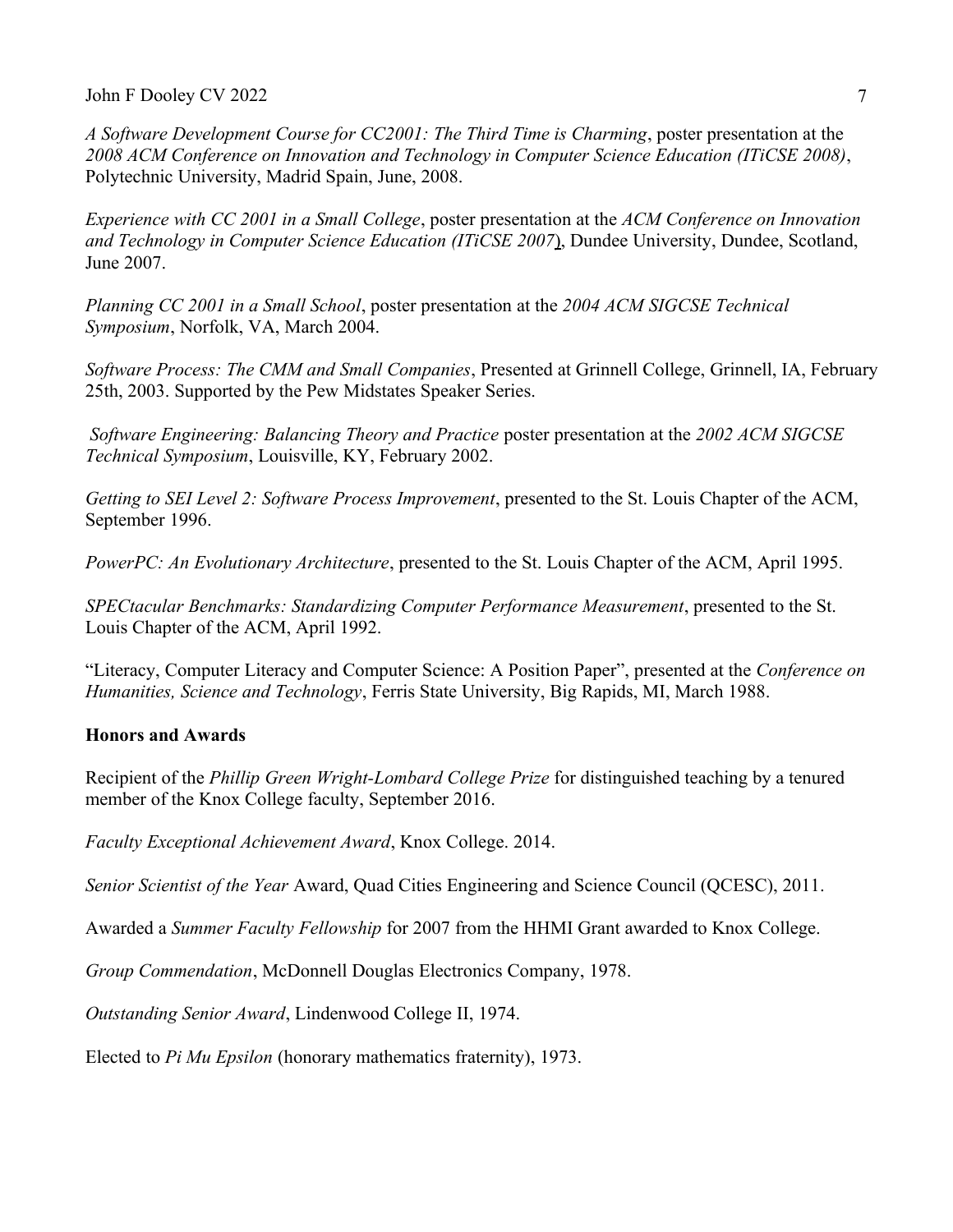### **Grants**

Scripps Foundation grant for Computer Science laboratory improvements, with David Bunde and Jaime Spacco. July 2017. \$28,000.

State Farm Foundation grant to facilitate Startup Term, with Jaime Spacco and John Spittell, March 2015. \$5,000.

Mellon Foundation Faculty Career Enhancement Grant through Knox College for course enhancement: Clickers and Peer Instruction, with David Bunde, 2014.

Mellon Foundation Faculty Career Enhancement Grant through Knox College for new interdisciplinary course development: *Startup Term*, with Jaime Spacco and John Spittell, June 2014. \$5,000.

Mellon Foundation research travel grant to the George Marshall Foundation Research Library, Lexington, VA, August 2014.

Mellon Foundation research travel grant to the National Library of Scotland, Edinburgh, Scotland, December 2012.

Mellon Foundation research travel grant to the National Archives and the NSA National Cryptologic Museum Research Library – summer 2012.

*Early Adopter Award* for National Science Foundation TCPP Curriculum Initiative on Parallel and Distributed Computing. (with David Bunde and Jaime Spacco), 2011. \$3,000.

Mellon Foundation research travel grant to the National Archives and the NSA National Cryptologic Museum Research Library – summer 2010.

Knox College Research Travel grant to the Howard Gotlieb Archival Research Center at Boston University – August 2009.

Knox College Research Travel grant to the British National Archives, Kew, London, UK – December 2008.

Knox College Research Travel grant to the National Archives and the NSA National Cryptologic Museum Research Library – summer 2008.

Summer Faculty Fellowship from the Howard Hughes Medical Institute – 2007. \$8,000.

## **Courses Taught at Knox College**

CS 127 Computing, Technology and Society

- CS 141 Introduction to Computer Science
- CS 142 Program Design and Methodology
- CS 147 Introduction to Scientific Computing and Visualization
- CS 160 Programming Practice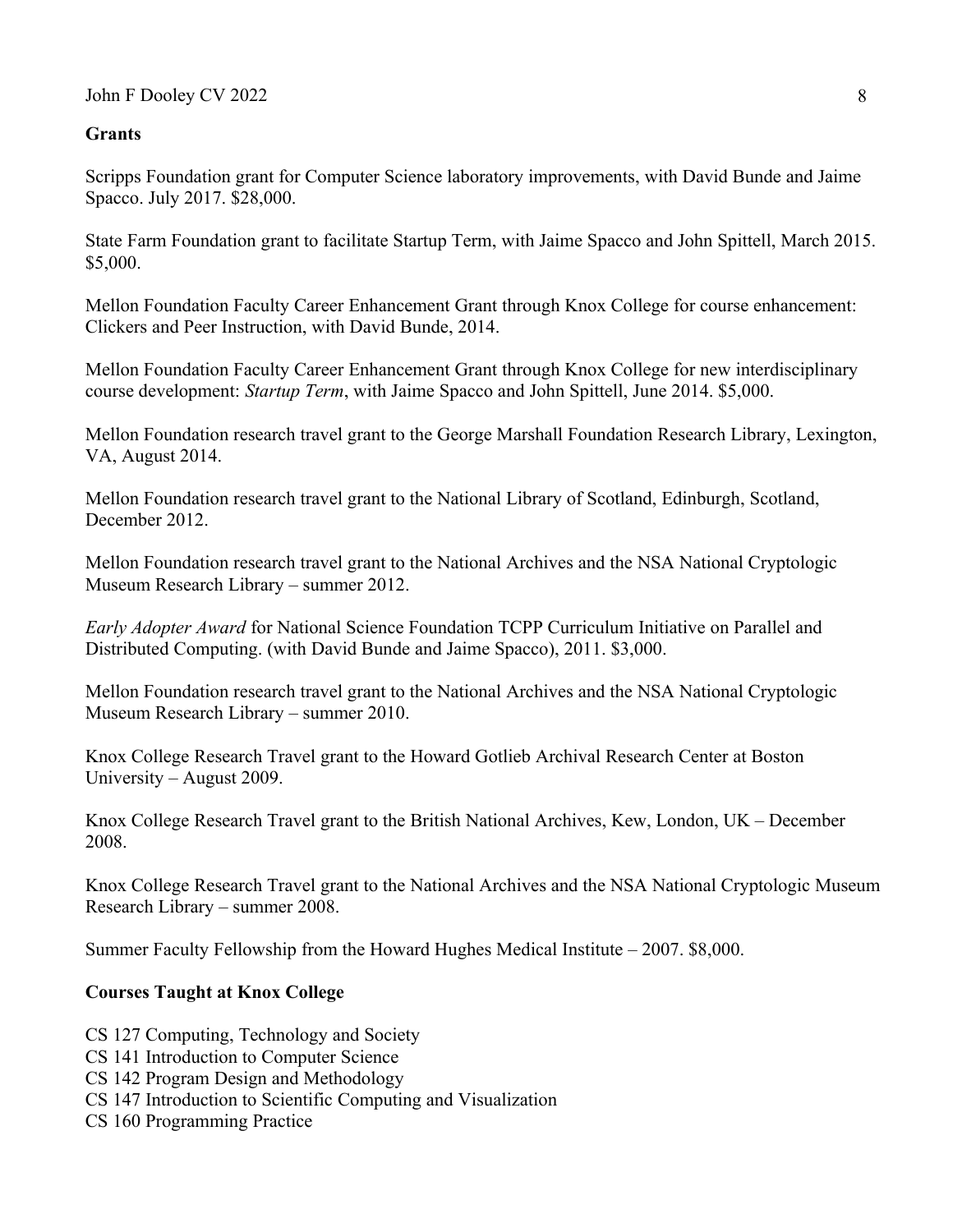CS 180f C++ Programming CS 180b Advanced C Programming CS 180d Unix System Administration CS 180e Programming Challenges CS 201 Computer Organization CS 205 Algorithms CS 206 Automata Theory CS 208 Programming Languages CS 292 Software Development and Professional Practice CS 303 Computer Graphics CS 317 Artificial Intelligence CS 320 Database Systems CS 322 Software Engineering CS 330 Cryptography and Computer Security IDIS 396C Startup Term – Project Management CS 399-1 Senior Seminar - History of American Cryptology CS 399-2 Senior Seminar – Embedded Systems CS 399-3 Senior Seminar – Mobile Systems Applications

**Industry Training Received** (largely through Motorola University, 1991 through 2000)

Employment Law Negotiating Contracts for Technology Software Licensing Contracts Situational Leadership Total Quality Management (TQM) Designing Quality Software Project Management in a Complex Environment Effective Interactions with Employees SEI Software Capability Maturity Model Managing Manager's Time SCSI, the Nuts and Bolts ClearCase Configuration Management Tools Training DOORS (Distributed Object-Oriented Requirements System) Training  $C++$ SDL (Software Design Language) MC88110 Architecture Unix System V Release 4 Internals Fagan Inspections Methodology Analog & Digital Cellular Systems

#### **Professional Organizations**

*Senior Member* of the Association for Computing Machinery (ACM). (1977 – present)

Member of the ACM Special Interest Group on Computer Science Education (SIGCSE)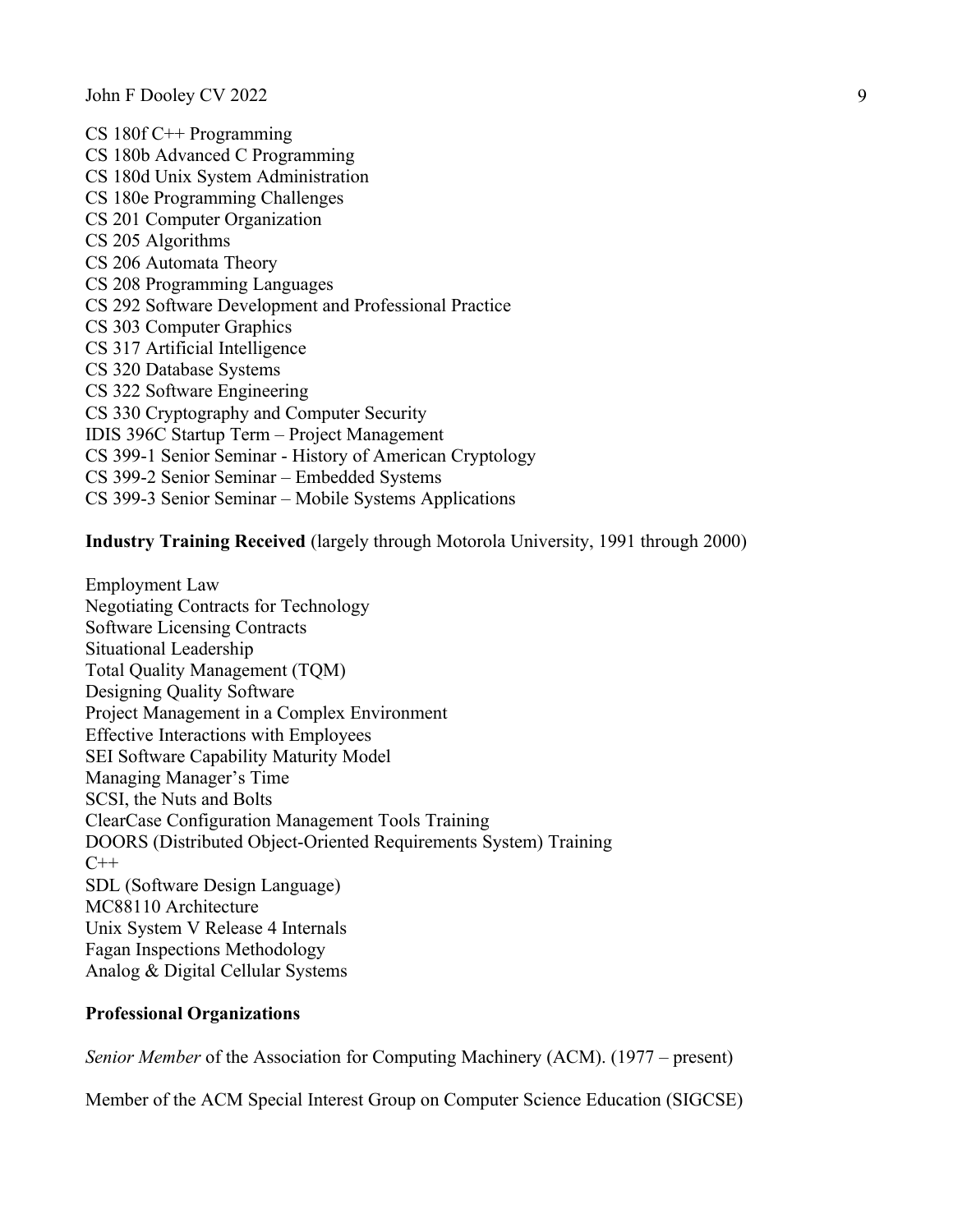John F Dooley CV 2022

*Senior Member* of the Institute for Electrical and Electronics Engineers (IEEE) and the IEEE Computer Society. (1977 – 2014)

Member of the American Cryptogram Association 2006 - present.

Executive Board member of the IEEE Illinois-Iowa Section, 2009 – 2013. Co-Chair of the IEEE-CS Illinois-Iowa Chapter, 2009—2013. Secretary of the IEEE Illinois-Iowa Section, 2011. Treasurer, 2012. Vice-Chair, 2013.

#### **Service**

*At Knox College*: Chair of the Science Council – 2016 – 2017. Chair of the Committee on Faculty Resources – 2016. Member of the Committee on Faculty Resources (CoFR) 2013 – 2016. Co-chair Strategic Plan 2018 Education Committee 2013-2014. Coordinated Computer Science Department self-study and external review 2013 – 2014. Chair of the Instructional Support Committee 2003-2005 and 2010-2011. Member of the Off Campus Study Committee 2011 – 2013. Member of the Faculty Budget Committee 2010-2012. Faculty Observer to the Board of Trustees 2008-2012. Member of the Instructional Support Committee 2008-2011. Member of the Business and Management Program Committee 2010 – 2017. Wrote Computer Science Department self-study for decennial accreditation visit 2008. Member of the Faculty Executive Committee 2005-2008. Chair of Digital Technology Planning Task Force, 2005-2006. Project manager for ePortfolio initiative, 2003.

Paper reviewer for the ACM Special Interest Group on Computer Science Education (SIGCSE) Technical Symposia each year since 1984.

Paper reviewer for the ACM Innovation and Technology in Computer Science Education (ITiCSE) conferences 2002-2018.

Reviewer for the journal *IEEE Transactions on Education,* 2002 - 2014.

Continuing reviewer for the journal *Cryptologia*.

Reviewer for the journal *IEEE Software,* 2002 - 2014.

Conference Committee member for the 2004 – 2015 ACM SIGCSE Technical Symposia.

Conference Committee member for the 2004 – 2015 ACM ITiCSE Conferences.

External evaluator for an NSF project on Computer Security education, 2012 at Western Illinois University.